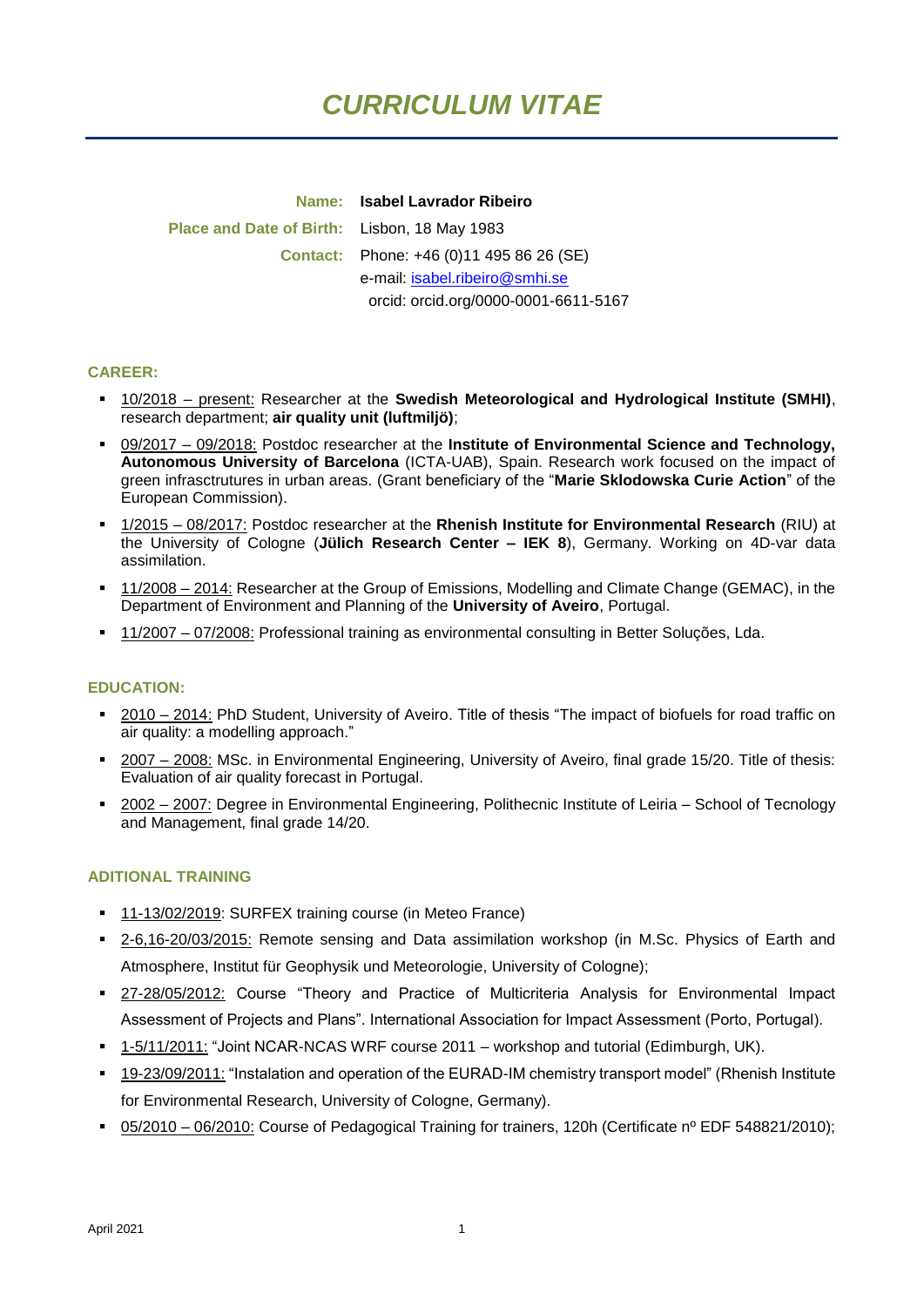# **RESEARCH & DEVELOPMENT ACTIVITIES:**

## **Research interests:**

- 1. Atmospheric pollution;
- 4. Climate change;
- 2. Air quality modelling (regional and urban scales);
- 5. Modelling assessment;
- 6. Combined used of monitoring and modelling.

3. Urban climate;

# **Projects:**

- 1. GreenWave Heat stress in Swedish cities and the role of urban nature (2019-2022) (FORMAS);
- 2. Hazard Support developing a risk-based decision support for adaptation to future natural hazards (2015- 2020) (MSB);
- 3. G.I.Nord Green infrastructure and climate in Nordic cities, today and in the future: state-of-the-art and knowledge gaps on interactions and impacts (2018) (FORMAS);
- 4. P-Sphere project: beneficiary of a "Marie Sklodowska Curie Action" fellowship: Quantifying the impact of green infrasctrutures on (peri-)urban atmospheres (GUrbs);
- 5. The Helmholtz Climate Initiative REKLIM [\(http://www.reklim.de/en.html\)](http://www.reklim.de/en.html) (2015-2017)
- 6. CLICURB Urban atmospheric quality, climate change and resilience (EXCL/AAG-MAA/0383/2012) (2013-2014);
- 7. BIOGAIR Impacts of biomass to energy chain on air quality and Portuguese climatic policy (PTDC/AAC-AMB/103866/2008) (2009-2013);
- 8. ENSEMBLAIR Improving air quality assessment with ensemble modelling (PTDC/AMB/69599/2006) (2008-2009).

## **Integrated Actions/Bilateral projects:**

- 1. Sweden-Brazil (2019-) Green infrastructures in tropical cities for termal stress reduction and climate change adaptation – Fortaleza, Ceará, Brazil
- 2. Portugal-Germany (2016-2017) Simulation of Sahara dust event with regional CTM
- 3. Portugal-Spain (2010/2011) air quality forecasting and management;
- 4. Portugal-Germany (2009/2010) air quality numerical modelling (EURAD-IM);
- 5. Portugal-Brazil (2008/2009) air quality management.

## **Protocols:**

- 1. Maintenance and Improvement of air quality forecast system operation (protocol between University of Aveiro and Portuguese Environmental Agency) (2008-2014);
- 2. Improvement of the actual emissions inventory of North Region of Portugal (protocol between University of Aveiro and Regional Development and Coordinating Commission of the North) (2009);
- 3. Consulting and technical support to implementation of air quality improvement measures to North Region (protocol between University of Aveiro and Regional Development and Coordinating Commission of the North) (2008-2009);

## **PERSONAL AND TECHNICAL SKILLS:**

| Mother language: Portuguese | <b>Other languages:</b> |
|-----------------------------|-------------------------|
|-----------------------------|-------------------------|

| European<br>level (CEF) | Understanding  |                   |                | <b>Speaking</b>   |                |                       |                |                      |                   |                   |
|-------------------------|----------------|-------------------|----------------|-------------------|----------------|-----------------------|----------------|----------------------|-------------------|-------------------|
|                         |                | Listening         |                | Reading           |                | Spoken<br>interaction |                | Spoken<br>production | Writing           |                   |
| English                 | C <sub>2</sub> | Advanced          | C <sub>2</sub> | Advanced          | C <sub>2</sub> | Advanced              | C2I            | Advanced             | C <sub>2</sub>    | Advanced          |
| Spanish<br>Castilian    | C <sub>2</sub> | Advanced          | C <sub>2</sub> | Advanced          | C <sub>1</sub> | Advanced              | C <sub>1</sub> | Advanced             | C <sub>1</sub>    | Advanced          |
| German                  | A <sub>1</sub> | <b>Basic User</b> | A1             | <b>Basic User</b> | A <sub>1</sub> | <b>Basic User</b>     | A1             | <b>Basic User</b>    | A1                | <b>Basic User</b> |
| Swedish                 | A <sub>1</sub> | <b>Basic User</b> | A1             | <b>Basic User</b> | A <sub>1</sub> | <b>Basic User</b>     | A1             | <b>Basic User</b>    | A1 $\overline{ }$ | <b>Basic User</b> |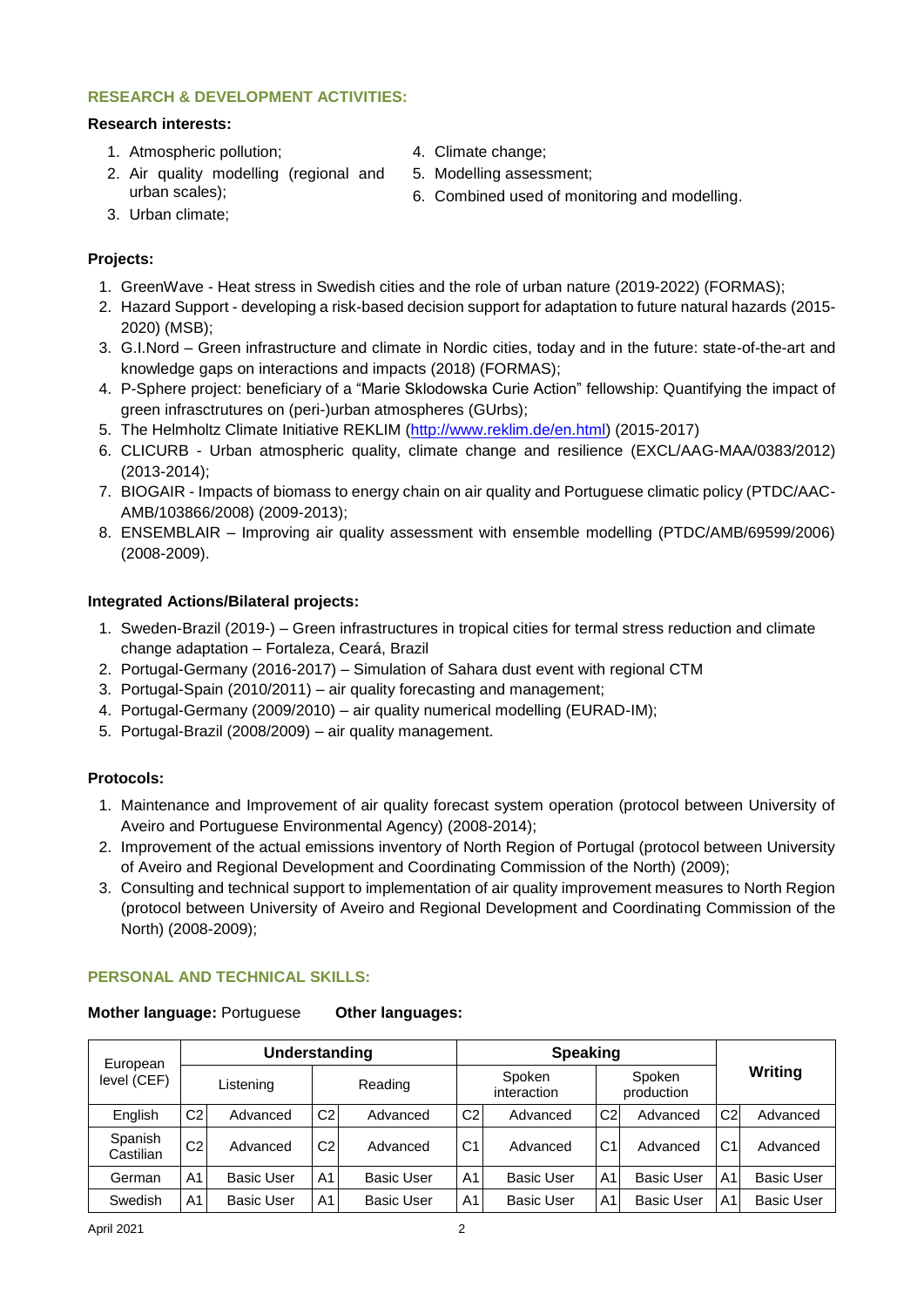## **PUBLICATIONS**

#### **Journals with referee (SCI)**

- 1. Amorim, J. H., Engardt, M., Johansson, C., **Ribeiro, I.,** Sannebro, M., 2021. Regulating and Cultural Ecosystem Services of Urban Green Infrastructure in the Nordic Countries: A Systematic Review. Int. J. Environ. Res. Public Health 2021, 18(3), 1219; [https://doi.org/10.3390/ijerph18031219.](https://doi.org/10.3390/ijerph18031219)
- 2. Photiadou, C., Arheimer, B., Bosshard, T., Capell, R., Elenius, M., Gallo, I., Gyllensvärd, F., Klehmet, K., Little, L., Ribeiro, I., Santos, L., Sjökvist, E., 2021. Designing a Climate Service for Planning Climate Actions in Vulnerable Countries. Atmosphere 2021, 12(1), 121; [https://doi.org/10.3390/atmos12010121.](https://doi.org/10.3390/atmos12010121)
- 3. **Ribeiro, I.**, Martilli, A., Falls, M., Zonato, A., Villalba, G., 2021. Highly resolved WRF-BEP/BEM simulations over Barcelona urban area with LCZ. Atmos. Res. 248, 105220. [https://doi.org/https://doi.org/10.1016/j.atmosres.2020.105220](https://doi.org/https:/doi.org/10.1016/j.atmosres.2020.105220)
- 4. Gama, C., **Ribeiro, I.,** Lange, A.C., Vogel, A., Ascenso, A., Seixas, V., Elbern, H., Borrego, C., Friese, E., Monteiro, A., 2019. Performance assessment of CHIMERE and EURAD-IM' dust module. Atmos. Pollut. Res.<https://doi.org/10.1016/j.apr.2019.03.005>
- 5. Mok, K.M., Miranda, A.I., Yuen, K.V., Hoi, K.I., Monteiro, A., **Ribeiro, I.**, 2017. Selection of bias correction models for improving the daily PM10 forecasts of WRF-EURAD in Porto, Portugal. Atmos. Pollut. Res. 8. <https://doi:10.1016/j.apr.2016.12.010> .
- 6. **Ribeiro, I.**, Monteiro, A., Lopes, M., 2016. Potential effects of using biodiesel in road-traffic on air quality over the Porto urban area, Portugal. Atmos. Environ. 125, Part 78–91. <https://doi:10.1016/j.atmosenv.2015.11.006> .
- 7. **RIbeiro, I.**, Monteiro, A., Martins, H., Freitas, S., Borrego, C., Lopes, M. (2015). How does the use of biodiesel affect urban air quality? Int. J. Environment and Pollution, 58,1/2, 79-88. [10.1504/IJEP.2015.076585](file:///C:/Users/a002269/CV/10.1504/IJEP.2015.076585)
- 8. Monteiro, A., Gama, C., Cândido, M., **Ribeiro, I.,** Carvalho, D., Lopes, M., 2015. Investigating ozone high levels and the role of sea breeze on its transport. Atmos. Pollut. Res. 7, 339–347. doi:10.1016/j.apr.2015.10.013.
- 9. Monteiro, A., Ferreira, J., **Ribeiro, I.,** Fernandes, A.P., Martins, H., Gama, C., Miranda, A.I. (2015). Air quality over Portugal in 2020. Atmospheric Pollution Research, 6 (2015) 788-796. doi:10.5094/APR.2015.087
- 10. Serrano, L., Lopes, M., Pires, N., **Ribeiro, I.**, Cascão, I., Tarelho, L., Monteiro, A., Nielsen, O., Gameiro da Silva, M., Borrego, C. (2015). Evaluation on effects of using low biodiesel blends in a EURO 5 passenger vehicle equipped with a common-rail diesel engine. Applied Energy, 146, 230–238. doi:10.1016/j.apenergy.2015.01.063.
- 11. **Ribeiro, I.,** Monteiro, A., Fernandes, A.P., Monteiro, A.C., Lopes, M., Borrego, C., Miranda, A.I. (2014). Air quality modelling as a supplementary assessment method in the framework of the European air quality Directive. Int. J., Vol. 54, No. 2/3/4, 2014.
- 12. Borrego, C., Coutinho, M., Costa, A. M., Ginja, J., Ribeiro, C., Monteiro, A., **Ribeiro, I.,** Valente, J., Amorim, J.H., Martins, H., Lopes, D., Miranda, A. I. (2014). Challenges for a New Air Quality Directive: The role of monitoring and modelling techniques. Urban Climate. doi:10.1016/j.uclim.2014.06.007.
- 13. Lopes M., Serrano L., **Ribeiro I.,** Cascão P., Pires N., Rafael S., Tarelho L., Monteiro A, Nunes T., Evtyugina M., Nielsen O.J., Gameiro da Silva M., Miranda A.I., Borrego C. (2014) Emissions characterization from EURO 5 diesel/biodiesel passenger car operating under the new European driving cycle. Atmospheric Environment, 84, 339-348. http://dx.doi.org/10.1016/j.atmosenv.2013.11.071. **(Ribeiro, I. is the correspondent author)**
- 14. Valente J., Amorim J.H., Teixeira R., Pimentel C., Ribeiro I., Borrego C. (2014) Children's exposure to traffic-related pollution: assessment of CO exposure in a typical school day. International Journal Of Environment And Pollution. 55, 1-4, 104-112.
- 15. Monteiro, A., **Ribeiro, I.,** Tchepel, O., Carvalho, A., Martins, H., Sá, E., Ferreira, J., Galmarini, S., Miranda, A.I., Borrego, C. (2013). Ensemble techniques to improve air quality assessment: focus on O3 and PM. Environmental Modelling & Assessment 19 (3), 249-257. DOI:10.1007/s10666-012-9344-0.
- 16. Monteiro, A., **Ribeiro, I.,** Tchepel, O., Sá, E., Ferreira, J., Carvalho, A., Martins, V., Strunk, A., Galmarini, S., Elbern H., Schaap, M., Builtjes, P., Miranda, A.I., Borrego, C. (2013). BIAS correction techniques to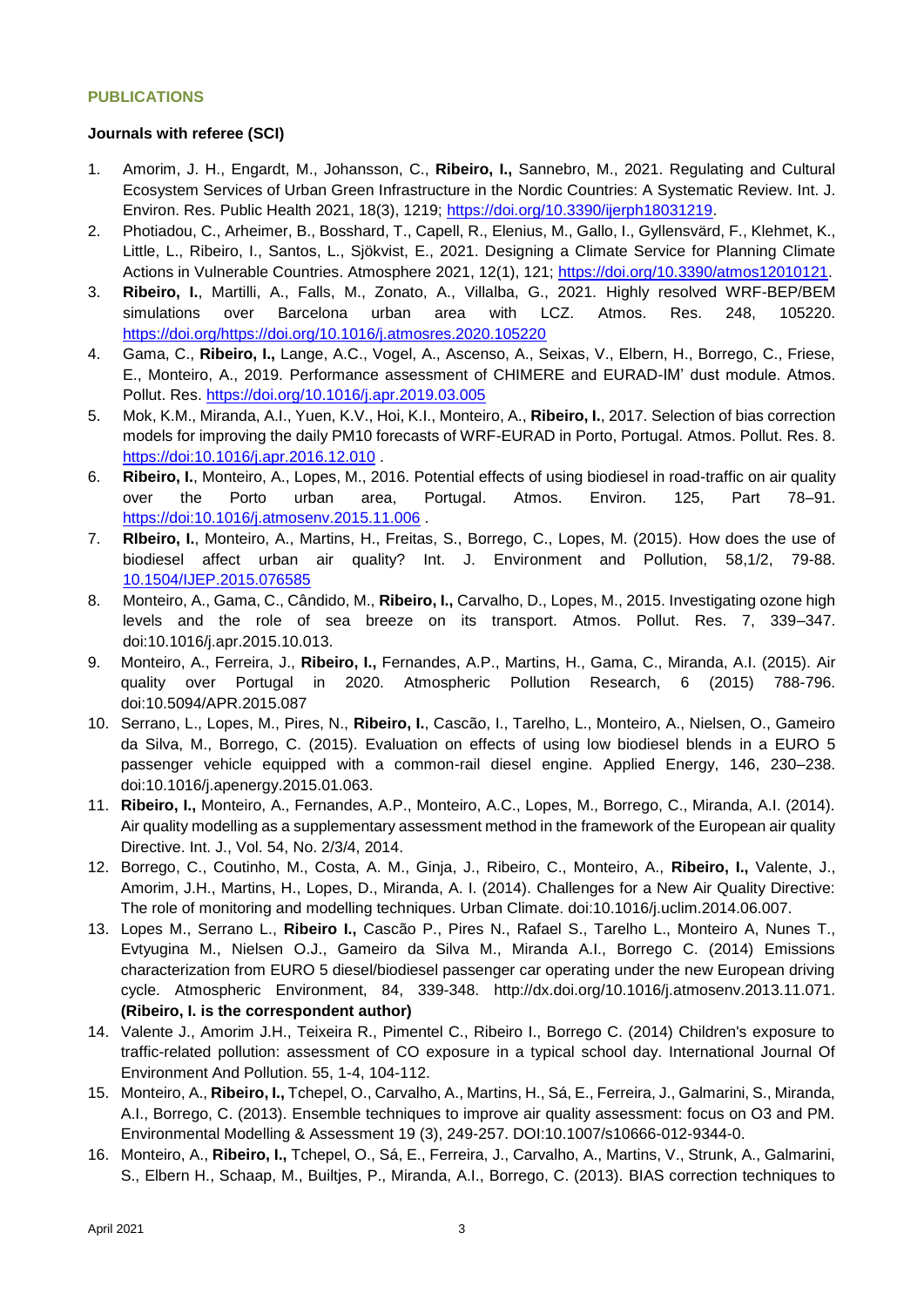improve air quality ensemble predictions: focus on O3 and PM over Portugal. Environmental Modeling & Assessment. DOI 10.1007/s10666-013-9358-2.

- 17. Monteiro, A., Carvalho, A., **Ribeiro, I.,** Scotto, M., Barbosa, S., Alonso, A., Baldasano, J.M., Pay, M.T., Miranda, A.I., Borrego, C. (2012). Trends in ozone concentrations in Iberian Peninsula by quantile regression and clustering. Atmospheric Environment 56 (2012) 184-193.
- 18. Borrego, C., Monteiro, A., Pay, M.T., Ribeiro, I., Miranda, A.I., Basart, S., Baldasano, J.M. (2011). How bias-correction can improve air quality forecast over Portugal. Atmospheric Environment 45 (2011) 6629- 6641.
- 19. Carvalho, A., Monteiro, A., **Ribeiro, I.,** Tchepel, O., Miranda, A.I., Borrego, C., Saavedra, S., Souto, J.A., Casares, J.J. (2010). High ozone levels in northeast of Portugal: analysis and characterization. Atmospheric Environment 44 (2010) 1020 – 1031.
- 20. Borrego, C., Monteiro, A., Ferreira, J., Moraes, M.R., Carvalho, A., **Ribeiro, I.,** Miranda, A.I., Moreira, D.M. (2009). Modelling the photochemical pollution over the metropolitan area of Porto Alegre, Brazil. Atmospheric Environment 44 (2010) 370 – 380.

## **International conferences with referee**

- 1. Amorim, J.H., **Ribeiro, I.,** Olsson, E., Könich, H., Segersson, D., Strömbäck, L. (2019). High resolution modelling of Stockholm's urban heat island and the impact of urbanization. AGU Fall meeting 9-13 December 2019, San Fransisco, USA.
- 2. **Ribeiro, I.,** Falls, M., Zonato, A., Villalba, G., Martilli, A. (2019). High resolved WRF-BEP/BEM simulation over Barcelona urban area with LCZ. Harmonisation within Atmospheric Dispersion Modelling for Regulatory Purposes 3-6 June 2019, Bruges, Belgium.
- 3. Amorim, J.H., Segersson D., Wikberger, C., Johansson, C., **Ribeiro, I.,** Strömbäck, L. (2019). Stockholm as a heat resilient city for the future - the role of climate services in urban planning. European Climate Change Adaptation conference (ECCA), 28-31 May, Lisbon, Portugal.
- 4. **Ribeiro, I.,** Paschalidi, Z., Elbern, H. (2016). Optimizing initial values and emission factors on mesoscale air quality modelling usinf 4D-var data assimilation. 17th International Conference on Harmonisation within Atmospheric Dispersion Modelling for Regulatory Purposes 9-12 Mai 2016, Budapest, Hungary.
- 5. Mok, K.M., Hoi, K.I., Yuen, K.V., Miranda, A.I., Borrego, C., **Ribeiro, I** (2015). Selectionof a parsimonous empirical correction rule for a deterministic air quality model. 2015 ICEO&SI and ICLEI Resilience Forum, June 28-30, Koahsiung, Taiwan.
- 6. Miranda A.I., Monteiro, A., Martins, H., Ferreira, J., Gama, C., **Ribeiro, I.,** Borrego, C. (2014). The role of NH<sub>3</sub> on particulate matter pollution over Portugal. 16<sup>th</sup> International Conference on Harmonisation within Atmospheric Dispersion Modelling for Regulatory Purposes 8-11 September 2014, Varna, Bulgaria.
- 7. **Ribeiro, I.,** Monteiro, A., Martins, H., Miranda, A.I., Borrego, C., Lopes, M. (2014). How does the biodiesel use affect the urban air quality? 16<sup>th</sup> International Conference on Harmonisation within Atmospheric Dispersion Modelling for Regulatory Purposes 8-11 September 2014, Varna, Bulgaria**.**
- 8. **Ribeiro I.,** Martins A., Monteiro A., Lopes M., Miranda A.I., Borrego C. (2013). 6 years of biodiesel in Portugal: an environmental perspective. 1<sup>st</sup> International Congress on Bioenergy. 23-25 May 2013, Portalegre, Portugal.
- 9. **Ribeiro I.,** Monteiro A., Fernandes A.P., Monteiro A.C., Lopes M., Borrego C., Miranda A.I. (2013). Air quality modelling as a supplementary assessment method in the framework of the European air quality Directive. 15th International Conference on Harmonisation within Atmospheric Dispersion Modelling for Regulatory Purposes. 6-9 May 2013, Madrid, Spain.
- 10.Valente, J., Amorim, J.H., Teixeira, R., Pimentel, C., **Ribeiro, I.,** Borrego, C. Children exposure to trafficrelated pollution: assessment of a typical schoolday. 15th International Conference on Harmonisation within Atmospheric Dispersion Modelling for Regulatory Purposes. 6-9 May 2013, Madrid, Spain.
- 11.**Ribeiro I.,** Cascão P., Monteiro A., Lopes M., Tavares R., Figueira de Sousa J., Miranda A. I., Borrego C. (2012). The impact of biodiesel on air pollutant emissions: Northern Portugal case study. 32nd Annual Meeting of the International Association for Impact Assessment - Energy Future The Role of Impact Assessment. 27 May- 1 June 2012, Porto, Portugal.
- 12.Tchepel, O., **Ribeiro, I**., Monteiro, A., Carvalho, A., Sá, E., Ferreira, J., Miranda, A.I., Borrego, C. (2012). Improvement of ensemble technique using spectral analysis and decomposition of air pollution data. 32st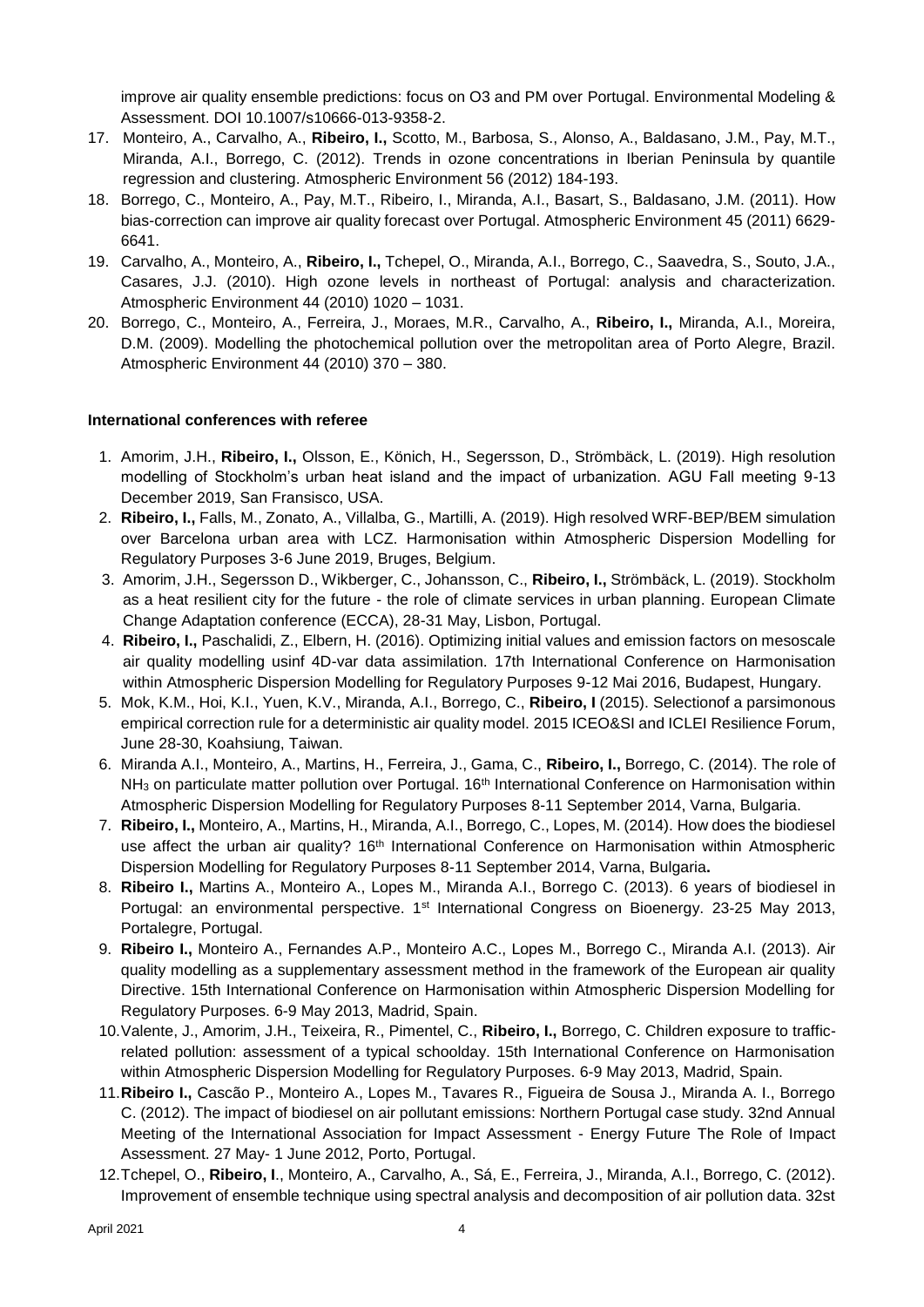NATO/SPS International Technical Meeting on Air Pollution Modelling and its Application, 7-11 Maio de 2012, Utrecht, Holanda.

- 13.**Ribeiro I.,** Tavares A.M., Sá E., Lopes M. (2011) Impacts of Biofuels on Air Quality: Northern Portugal Case Study. International Conference on Climate Change and Global Warming 2011. 28-30 November 2011, Venice, Italy.
- 14.Lopes M., Monteiro A.C., **Ribeiro I.,** Sá E., Martins H., Coutinho M., Borrego C. (2011) Alterações Climáticas e a Gestão da Água em Portugal. XIV Encontro da Rede Luso-Brasileira de Estudos Ambientais. 12 a 16 de Setembro, Recife, Brasil.
- 15.Monteiro, A., **Ribeiro, I.,** Tchepel, O., Carvalho, A., Sá, E., Ferreira, J., Galmarini, S., Miranda, A.I., Borrego, C. (2011). Bias correction and ensemble techniques to improve air quality assessment: focus on O3 and PM over Portugal. 14th International Conference on Harmonisation within Atmospheric Dispersion Modelling for Regulatory Purposes.
- 16.Borrego, C., Monteiro, A., Pay, M.T., **Ribeiro, I.,** Miranda, A.I., Basart, S., Baldasano, J.M. (2011). How diferente air quality systems (should) operate over Portugal? 14th International Conference on Harmonisation within Atmospheric Dispersion Modelling for Regulatory Purposes.
- 17.Borrego, C., Costa, A.M., Tavares, R., Lopes, M., Valente, J., Amorim, J.H., Miranda, A.I., **Ribeiro, I.,** Sá, E. (2009). Effects of road traffic scenarios on human exposure to air pollution. Air Pollution XVII conference, 20-22 July, Tallinn, Estonia. Eds: C.A Brebbia, V. Popov. WIT Transactions on Ecology and the Environment, vol 123 WIT Press, Southampton, UK. pp 89-100. doi: 10.2495/AIR090081.
- 18.Carvalho, A., Monteiro, A., **Ribeiro, I**., Tchepel, O., Miranda, A.I., Borrego, C., Saavedra, S., Souto, J.A., Casares, J.J. (2009). High ozone levels in northeast of Portugal: analysis and characterization. Americam Geophysical Union – AGU (Poster).

## **National conferences with referee**

- 1. Borrego C., Pio C., Rocha A., Martins H., Freitas S., Amorim J.H., Miranda A.I., Dias D., Valente J., **Ribeiro I.,** Castanheira J.M., Sá E., Lopes M., Tchepel O., Gonçalves P., Marques C., Nunes T. (2013) CLICURB – Qualidade da atmosfera urbana, alterações climáticas e resiliência.. 10ª Conferência Nacional do Ambiente. Repensar o ambiente: Luxo ou inevitabilidade?. 6-8 nov, Aveiro, Portugal (POSTER).
- 2. Lopes M., **Ribeiro I.,** Sá E., Martins H., Rafael S., Monteiro A., Miranda A.I., Borrego C., Figueira de Sousa J. (2013) Biocombustíveis em Portugal: impacto na política climática e na qualidade do ar. 10ª Conferência Nacional do Ambiente. Repensar o ambiente: Luxo ou inevitabilidade?. 6-8 nov, Aveiro, Portugal.
- 3. Borrego C., Miranda A.I., Monteiro A., Martins H., Lopes M., Tchepel O., Carvalho A., Ferreira J., Amorim J.H., Valente J., Martins V., Dias D., **Ribeiro I.,** Sá E., Fernandes A.P., Pimentel C., Gama G., Rafael S., Relvas H., Silveira C., Freitas S. (2013) Ar de qualidade para uma saúde melhor. 10ª Conferência Nacional do Ambiente. Repensar o ambiente: Luxo ou inevitabilidade?. 6-8 nov, Aveiro, Portugal.
- 4. **Ribeiro I.,** Fernandes A.P, Monteiro A.C, Monteiro A., Lopes M., , Tchepel O., Borrego C. , Miranda A.I. (2013) Modelação da qualidade do ar como método suplementar de avaliação no âmbito da Directiva Europeia 2008/50/EC. 10ª Conferência Nacional do Ambiente. Repensar o ambiente: Luxo ou inevitabilidade?. 6-8 nov, Aveiro, Portugal.
- 5. Lopes M., **Ribeiro I.,** Monteiro A.C., Tarelho L., Cascão P., Monteiro A., Miranda A.I., Borrego C. (2012). The BIOGAIR project: the biomass to energy chain (BEC) characterization in Portugal. CLIMA 2012. 1-2 Junho 2012, Caparica, Portugal.
- 6. Ferreira, J., Sá, E., Martins, H., Monteiro, A., Tavares, R., **Ribeiro, I.,** Carvalho, A., Miranda, A.I., Borrego, C. (2009). Relação Qualidade do Ar e Exposição de longo prazo da população a Poluentes Atmosféricos. X Congresso Nacional de Engenharia do Ambiente, 1-2 Outubro 2009, Faro, Portugal.

## **Chapter of books**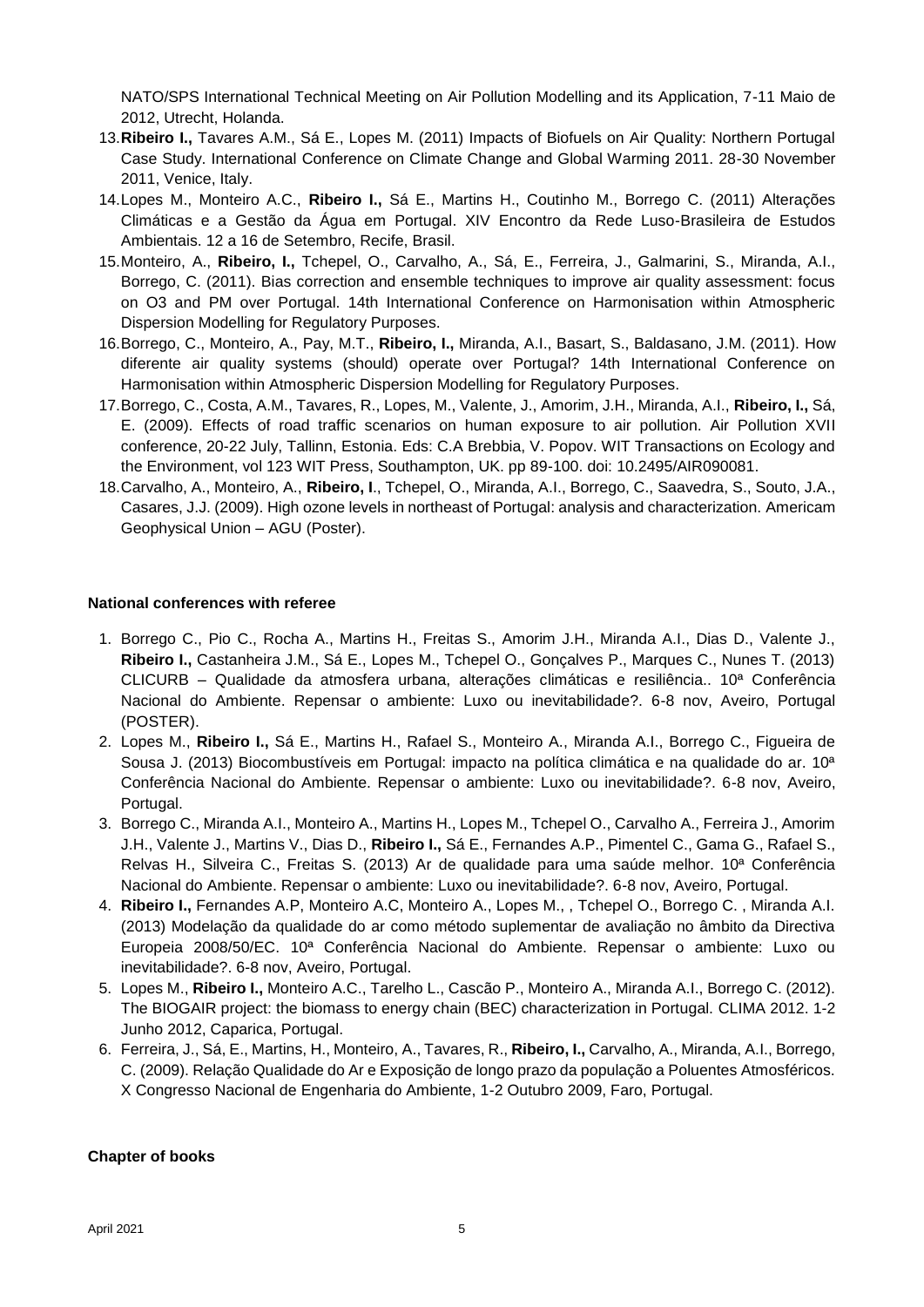- 1. **Ribeiro, I.,** Martins, H., Monteiro, A., Rafael, S., Lopes, M. Biofuels in Portugal: a way to sustainability?. Energy Science and Technology, Vol 6, Studium Press LLC, USA (in press).
- 2. **Ribeiro, I.,** Valente, J., Amorim, J., Miranda, A., Lopes, M., Borrego, C., & Monteiro, A. (2014). Air Quality Modelling and Its Applications. In G. Cao & R. Orrù (Eds.), Current Environmental Issues and Challenges SE - 3 pp. 45–56. Springer Netherlands. doi:10.1007/978-94-017-8777-2\_3.
- 3. **Ribeiro, I.,** Lopes, M. (2013). Characterization of biofuel chain in Portugal. Impacts of Biomass to Energy Chain on Air Quality and Portuguese Climate Policy. Aveiro. Universidade de Aveiro. ISBN: 978-989- 98673-2-1. pp. 37-44.
- 4. **Ribeiro, I.,** Rafael, S., Monteiro, A. (2013). The impact of the biodiesel use on road transportation on air pollutant emissions in Portugal. Aveiro. Universidade de Aveiro. ISBN: 978-989-98673-2-1. pp. 45-50.
- 5. **Ribeiro, I.,** Martins, H., Carvalho, A., Sá, E. (2013). Impact of road transport biodiesel in air quality for present and future climate. Aveiro. Universidade de Aveiro. ISBN: 978-989-98673-2-1. pp. 51-55.
- 6. Borrego, C., Lopes, M., Valente, J., Neuparth, N., Martins, P., Amorim, J. Costa, A.M, Silva, J., Martins, H., Tavares, T., Nunes, T., Miranda, A. I., Cascão, P., **Ribeiro, I.** (2009). The Importance of urban Planning on air Quality and human Health Urban Planning in the 21st Century. Nova Science Publishers, Inc. (ISBN: 978-1-60692-975-9).

# **Books**

- 1. Lopes, M., Tarelho, L., **Ribeiro, I.** Monteiro, A., Martins, H., Rafael, S., Miranda, A.I., Borrego, C.(2013). Impacts of Biomass to Energy Chain on Air Quality and Portuguese Climate Policy. Aveiro. Universidade de Aveiro. ISBN: 978-989-98673-2-1. 68 pp.
- 2. Borrego C., Miranda A.I., Monteiro A., **Ribeiro I.,** Sá E., Martins V. (Eds.) (2010) Air quality modelling: a Key policy-driving tool. Aveiro. Universidade de Aveiro. 87 pp.

# **Reports**

- 1. Paschalidi, Z., **Ribeiro, I.,** Elbern, H. (2015). The research activities for REKLIM Topic 5. Report 7. Rhenish Institute for Enviromental Research at the university of Cologne, June 2015.
- 2. Lopes, M., Tarelho, L., Monteiro, A., **Ribeiro, I.,** Rafael, S., Martins, H., Sá, E., Carvalho, A., Monteiro, A.C., Cascão, P., Martins, V., Miranda, A.I., Borrego, C., Amaral, J.L., Machado, L. (2013). BIOGAIR - Impacts of biomass to energy chain on air quality and Portuguese climate policy (PTDC/AAC-AMB/103866/2008;FCOMP-01-0124-FEDER-008587) – Final report. Universidade de Aveiro. AMB-QA-07/2013, Aveiro, Portugal, 66.
- 3. Miranda, A.I., Monteiro, A., Martins, H., **Ribeiro, I.,** Gama, C., Lopes, D. (2013). Implementação e avaliação de ferramentas de validação de modelos de Qualidade do Ar (DELTA Tool do FAIRMODE). Universidade de Aveiro. AMB-QA-04/2013, 45.
- 4. Miranda, A.I., Monteiro, A., **Ribeiro, I.,** Gama, C., Fernandes, A.P., Marques, F., Lopes, D. (2013). Avaliação da qualidade do ar para efeitos de reporting à Comissão Europeia – 2012 & outros desenvolvimentos. Protocolo APA/UA 2011-2013, Avaliação e previsão da qualidade do ar em Portugal – R4. Universidade de Aveiro. AMB-QA-03/2013, 101.
- 5. Miranda, A.I., Borrego C., Monteiro A., Monteiro A.C., Gama C., **Ribeiro I.** (2012). Avaliação do sistema de previsão da qualidade do ar e novos desenvolvimentos no sistema de previsão. Protocolo APA/UA 2011-2013, Avaliação e previsão da qualidade do ar em Portugal – R3. Universidade de Aveiro. AMB-QA-07/2012, 46.
- 6. Miranda, A.I., Borrego C., Monteiro A., Tchepel O., **Ribeiro I.,** Monteiro, A.C., Fernandes, A.P. (2012). Avaliação da qualidade do ar para efeitos de reporting à Comissão Europeia – 2010 e 2011. Protocolo APA/UA 2011-2013, Avaliação e previsão da qualidade do ar em Portugal – R2. Universidade de Aveiro. AMB-QA-04/2012, 131.
- 7. Borrego C., Monteiro A., **Ribeiro I.,** Tchepel O., Sá E., Carvalho A., Ferreira J., Martins V., Martins H., Miranda A.I. (2011) Projecto ENSEMBLAIR - Diagnóstico da qualidade do ar usando a média de conjunto dos resultados de modelos. Relatório final. Universidade de Aveiro. AMB-QA-02/2011, 51.
- 8. Borrego C., Miranda A.I., Monteiro A., **Ribeiro I.,** Amorim J.H., Cascão P. (2010) Previsão da qualidade do ar em Portugal. Relatório R4. Universidade de Aveiro. AMB-QA-05/2010, Aveiro, Portugal. 43.